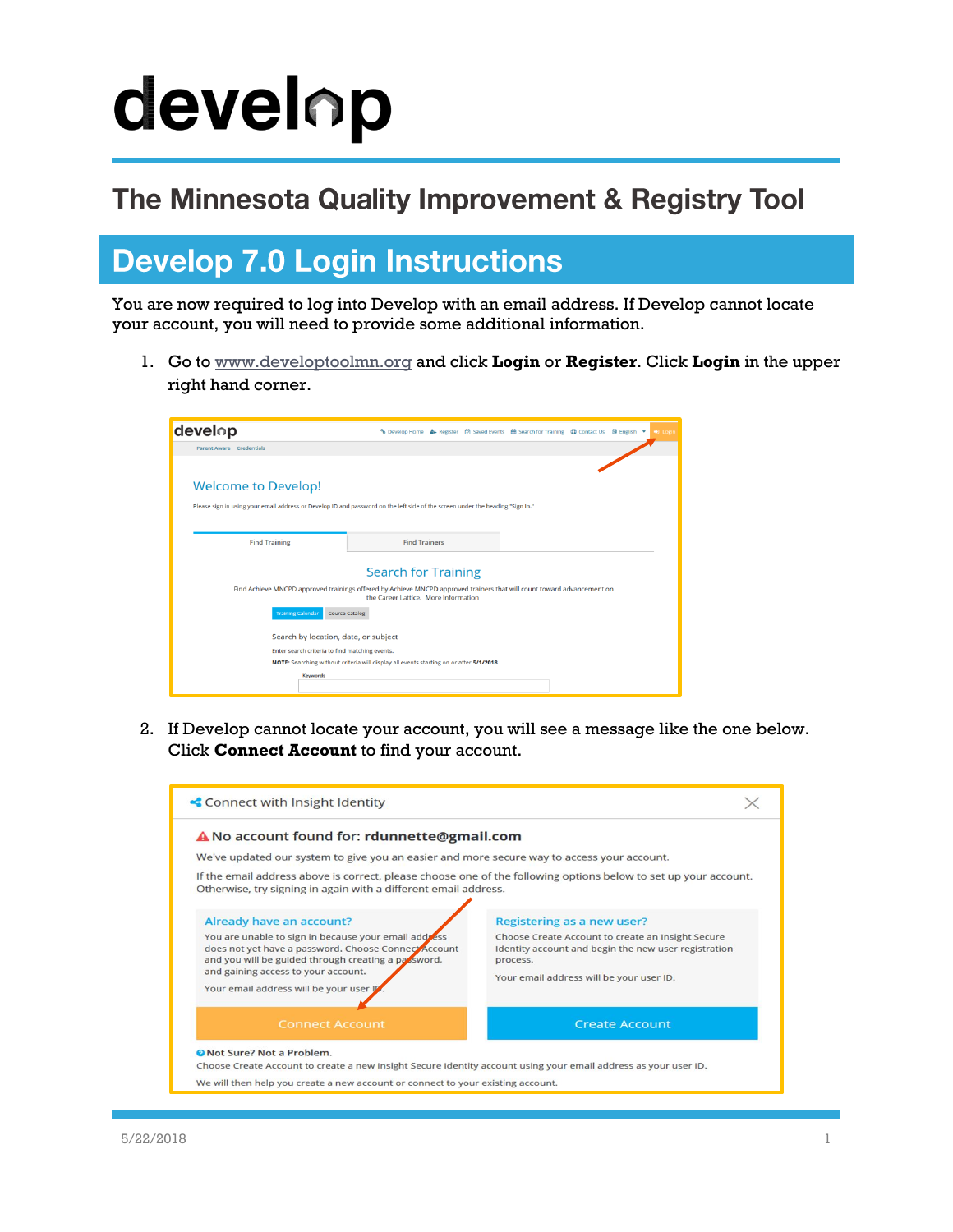3. Enter the requested information and click **Create Account**. (Note: even if you are connecting to an existing account, you will click the Create Account button.)

| Create Your Insight Account for Develop |                                                                                                                                              |  |  |  |  |
|-----------------------------------------|----------------------------------------------------------------------------------------------------------------------------------------------|--|--|--|--|
|                                         | Develop has partnered with Insight Secure Identity to ensure you and your data are protected with<br>the latest in online security measures. |  |  |  |  |
|                                         | Please enter the required info below to being creating your secure Insight account.                                                          |  |  |  |  |
|                                         | <b>First Name</b><br><b>Enter First Name</b>                                                                                                 |  |  |  |  |
|                                         | <b>Middle Name</b>                                                                                                                           |  |  |  |  |
|                                         | <b>Enter Middle Name</b>                                                                                                                     |  |  |  |  |
|                                         | <b>Last Name</b>                                                                                                                             |  |  |  |  |
|                                         | <b>Enter Last Name</b>                                                                                                                       |  |  |  |  |
|                                         | <b>Email Address</b>                                                                                                                         |  |  |  |  |
|                                         | <b>Enter Email Address</b>                                                                                                                   |  |  |  |  |
|                                         |                                                                                                                                              |  |  |  |  |
|                                         | <b>Create Account</b>                                                                                                                        |  |  |  |  |

4. A pop-up window will confirm that an email verification will be sent to your email address on file. Click **OK**.

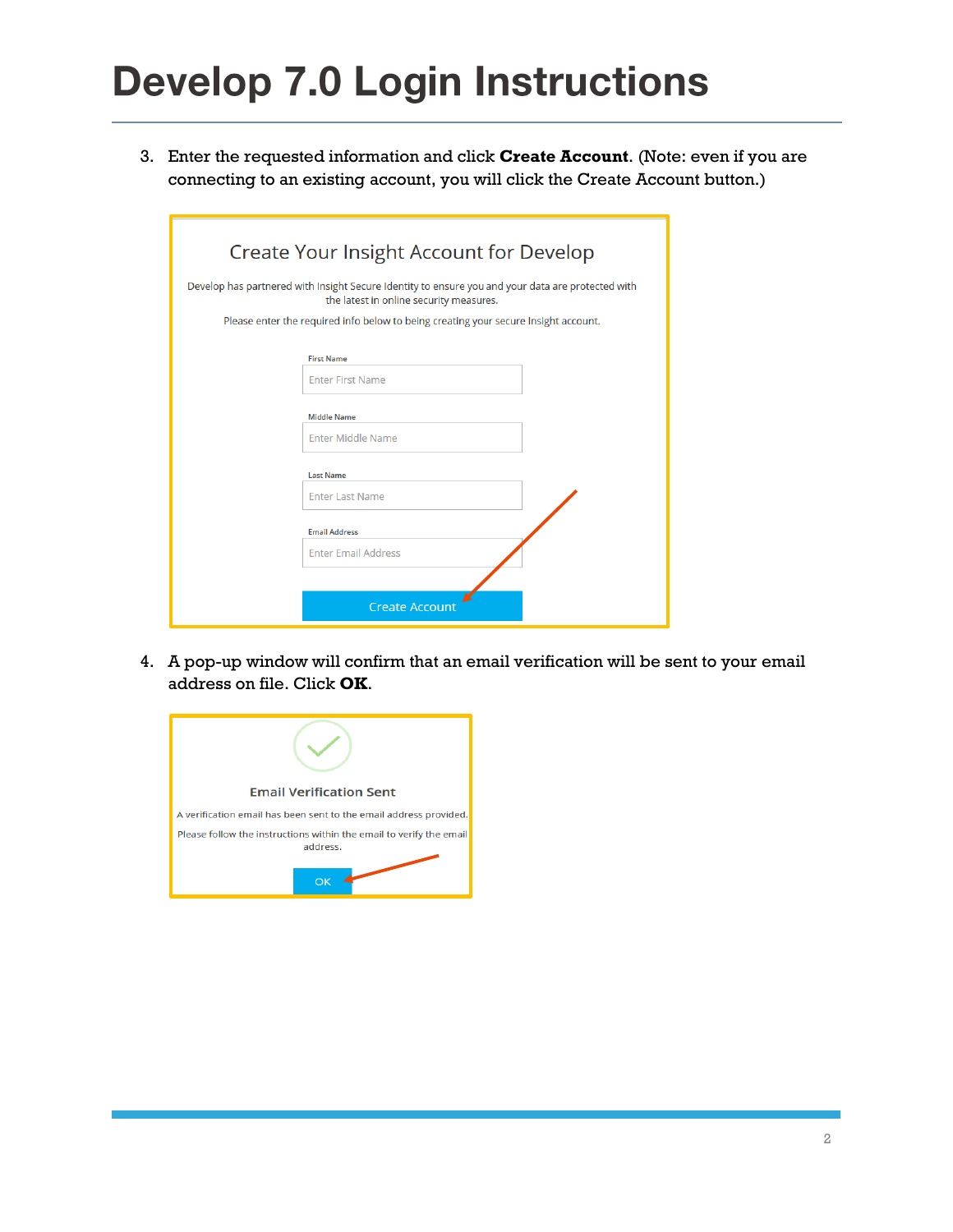5. When you receive the email, click **Verify Account**.

| <b>INSIGHT</b>                                                                                                            |                                |  |  |
|---------------------------------------------------------------------------------------------------------------------------|--------------------------------|--|--|
| <b>Insight Account Verification</b>                                                                                       |                                |  |  |
| A new Insight Secure Identity Account has been requested for the following user.                                          |                                |  |  |
| <b>Katherine Wintertest</b>                                                                                               | katherine.wintertest@gmail.com |  |  |
| Please click the "Verify Account" button below to verify your Insight Secure<br>Identity Account setup.<br>Verify Account |                                |  |  |

6. Enter your new password, then re-enter to verify it. Click **Save Password**.

| <b>ACreate Password</b><br>Please enter a password to complete your Insight Secure Identity Account setup. |  |  |  |  |
|------------------------------------------------------------------------------------------------------------|--|--|--|--|
| <b>New Password</b><br><b>New Password</b>                                                                 |  |  |  |  |
| A The Password field is required.                                                                          |  |  |  |  |
| <b>Re-enter New Password</b>                                                                               |  |  |  |  |
| <b>Re-enter New Password</b>                                                                               |  |  |  |  |
| <b>Save Password</b>                                                                                       |  |  |  |  |
| <b>Password Requirements</b>                                                                               |  |  |  |  |
| Valid passwords must consist of the following:                                                             |  |  |  |  |
| • Minimum of 7 characters<br>• At least one capital letter<br>• At least one number                        |  |  |  |  |
| Special characters such as '&' or '!' are encouraged but not required.                                     |  |  |  |  |

7. Log into Develop with your email address and your updated password.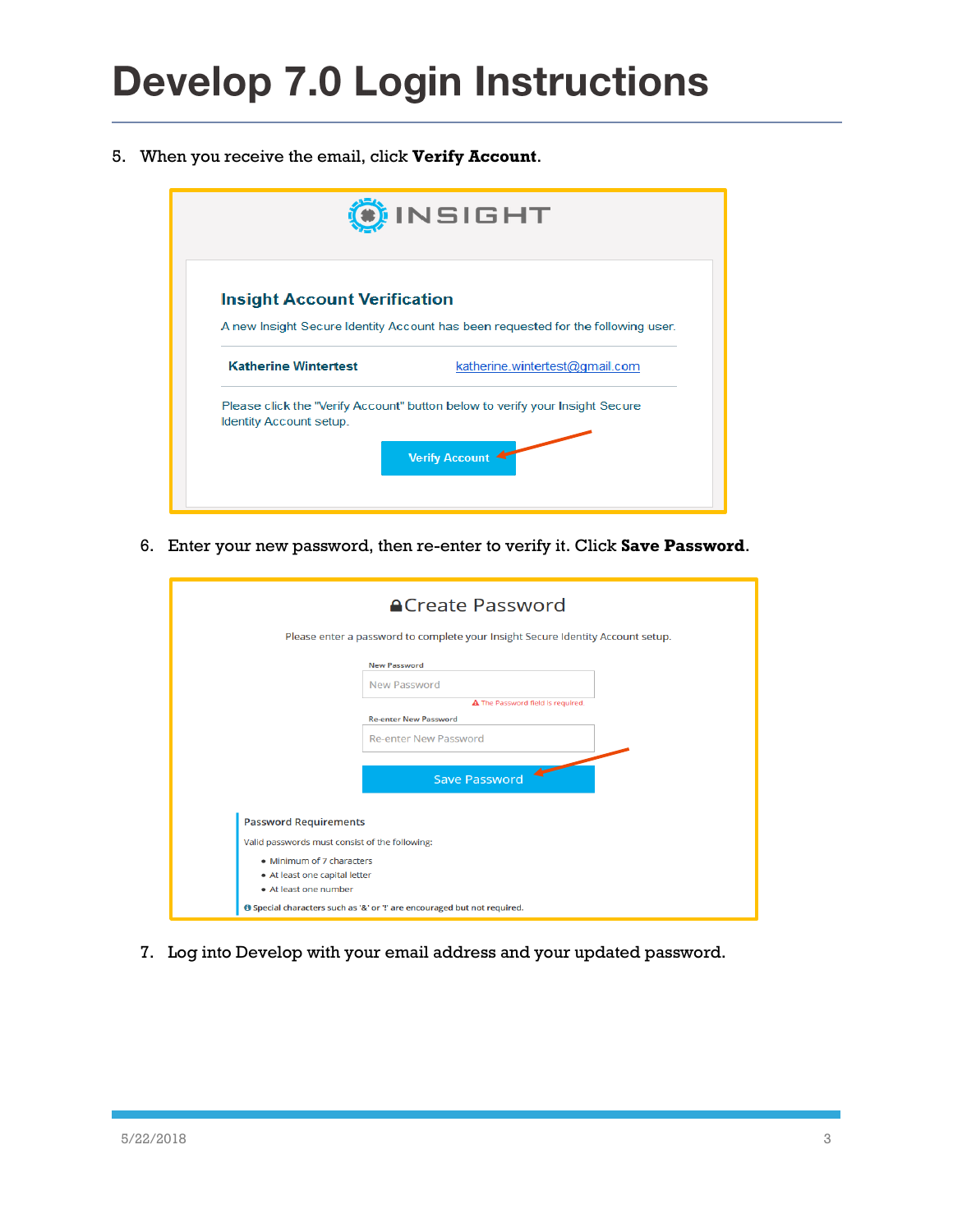8. Develop will prompt you to enter information to locate your existing account. When finished, click **Next**.

| OIndividual Profile Setup                                                                                                                                                                                                                                                                                                            | Cancel                                             |  |  |  |  |  |
|--------------------------------------------------------------------------------------------------------------------------------------------------------------------------------------------------------------------------------------------------------------------------------------------------------------------------------------|----------------------------------------------------|--|--|--|--|--|
| <b>Locate Online Application</b>                                                                                                                                                                                                                                                                                                     |                                                    |  |  |  |  |  |
| Why Do I Need to Enter This First?                                                                                                                                                                                                                                                                                                   |                                                    |  |  |  |  |  |
| You may have a profile in the system. Please fill out this form so that we can see if your profile exists. The system will use your<br>birth date and last five digits of your social security to find your profile. We store this information on your profile and will use it to<br>verify your identity if you need to contact us. |                                                    |  |  |  |  |  |
| Of no existing profiles are found, you will automatically continue onto new profile setup.                                                                                                                                                                                                                                           |                                                    |  |  |  |  |  |
|                                                                                                                                                                                                                                                                                                                                      | <b>First Name</b>                                  |  |  |  |  |  |
|                                                                                                                                                                                                                                                                                                                                      | Rory                                               |  |  |  |  |  |
|                                                                                                                                                                                                                                                                                                                                      | <b>Last Name</b>                                   |  |  |  |  |  |
|                                                                                                                                                                                                                                                                                                                                      | wintertest                                         |  |  |  |  |  |
|                                                                                                                                                                                                                                                                                                                                      | <b>Email Address</b>                               |  |  |  |  |  |
|                                                                                                                                                                                                                                                                                                                                      | Katherine.wintertest+rory@gmail.com                |  |  |  |  |  |
|                                                                                                                                                                                                                                                                                                                                      | <b>Email Address</b>                               |  |  |  |  |  |
|                                                                                                                                                                                                                                                                                                                                      | Katherine.wintertest+rory@gmail.com                |  |  |  |  |  |
|                                                                                                                                                                                                                                                                                                                                      |                                                    |  |  |  |  |  |
|                                                                                                                                                                                                                                                                                                                                      | <b>Date of Birth</b><br><b>Enter Date of Birth</b> |  |  |  |  |  |
|                                                                                                                                                                                                                                                                                                                                      | Required                                           |  |  |  |  |  |
|                                                                                                                                                                                                                                                                                                                                      | <b>Last 5 Digits of SSN</b>                        |  |  |  |  |  |
|                                                                                                                                                                                                                                                                                                                                      | <b>Enter Last 5 Digits of SSN</b>                  |  |  |  |  |  |
|                                                                                                                                                                                                                                                                                                                                      | Required<br>Next >                                 |  |  |  |  |  |
|                                                                                                                                                                                                                                                                                                                                      |                                                    |  |  |  |  |  |

9. If no profile is found, you will be directed to complete the process to create your Develop Individual Account.

An online application was not found using the information you provided. Please enter the following to begin the Develop online application process.